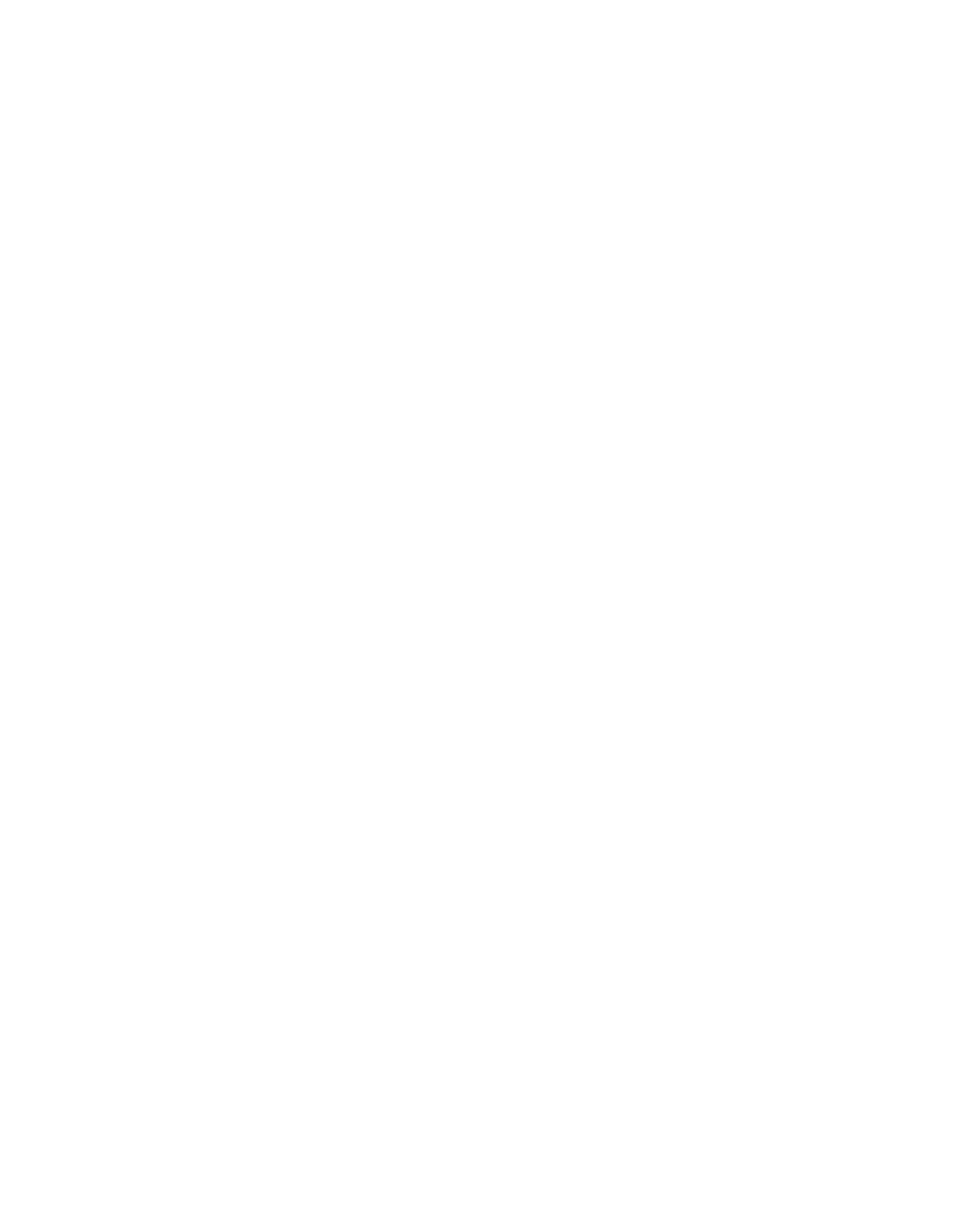## **THERMODYNAMIC ANALYSIS OF FUEL PROCESSING**

Christopher O'Brien and Simone Hochgreb Massachusetts Institute of Technology Cambridge, Massachusetts

# **Abstract**

In most projections of future fuel and power infrastructures, fuel processing plays an important role in providing a pathway for the transition from fossil fuels to alternative energy sources. One example of recent interest is the use of onboard or integrated processing to produce hydrogen from liquid hydrocarbon fuels for use in a fuel cell. However, the quantitative data and analytical techniques needed to assess the efficiency and performance of fuel processors are sparse and unorganized, causing difficulties in the development of this technology.

In this paper, a generalized analysis of fuel processors for use in integrated fuel processor-plant systems is presented. The thermodynamic efficiency and energy expenditure of fuel processing are defined and related to other process parameters, and the overall efficiency of the processor-plant system is derived for several cases. The analytical method described can be employed for comparison of different reformer designs using experimental data on component performance, or used in conjunction with a numerical or analytical model to predict the performance characteristics of a hypothetical reformer.

Chemical equilibrium calculations are used to provide a comparison of the limiting behaviors of different techniques for hydrogen production from hydrocarbon fuels, including pyrolysis, steam reforming, partial oxidation (autothermal reforming), and partial oxidation-water shift, as well as to characterize their performance in integrated reformer-plant systems.

# **Introduction**

Fuel processing is a vital part of most practical energy pathways. Traditionally, fuel processing is performed in large, centralized plants (e.g. oil refineries), producing a high-grade fuel that may be used in buildings or vehicles without further modification. However, in the development of cleaner energy technologies, it has been found that cleaner-burning fuels, such as hydrogen or natural gas, often lack the high volumetric energy density that is characteristic of the liquid fuels commonly in use today, as it allows for easier transportation and refueling. Hence, in recent years there has been an increasing focus on local or onboard fuel processing, allowing the production of clean fuels such as hydrogen or alcohols from traditional fuels such as gasoline or coal liquids. The "reforming" of fuels is also an essential part of proposed hydrogen-based energy infrastructures; in such systems, where hydrogen is used as a universal energy carrier, the utilization of other fuels such as ethanol or biomass will require reforming of these fuels to hydrogen-rich gases at some point in the fuel cycle.

These developments represent a new direction for fuel processing technology, which has only recently begun to be studied carefully. The new constraints that are placed on the fuel processors are similar to those applied to engines; these include a balance between efficiency, size and response time, use of readily available fuels, and minimal environmental impact. In the case of onboard reforming, the determination of vehicle performance must also take into account any inefficiencies associated with the processor. All these factors add complexity to the analysis of the fuel cycle, often making it difficult to determine whether a new "environmental" fuel technology is in fact preferable to existing alternatives. The problem is further complicated by the lack of quantitative experimental or analytical results in this area; thus, new designs must be developed almost exclusively by experiment, and it can be difficult even to compare existing experimental data on a common basis.

This study was inspired by the authors' experiences with these difficulties and others during the ongoing development of a compact reformer, based on arc plasma technology, to produce hydrogen gas from hydrocarbons (O'Brien, 1996). The questions that it is intended to address are the following:

1) How can the "energy efficiency" of a fuel processor best be characterized?

2) How can different reformer technologies (e.g. catalytic partial oxidation versus arc plasma-driven partial oxidation) be compared quantitatively as parts of integrated reformer-plant systems?

3) If, as in the plasma reformer case, energy for reforming may be provided by the plant output work, when is it advantageous to do so, rather than to use some of the chemical energy of the input fuel to drive the reformer?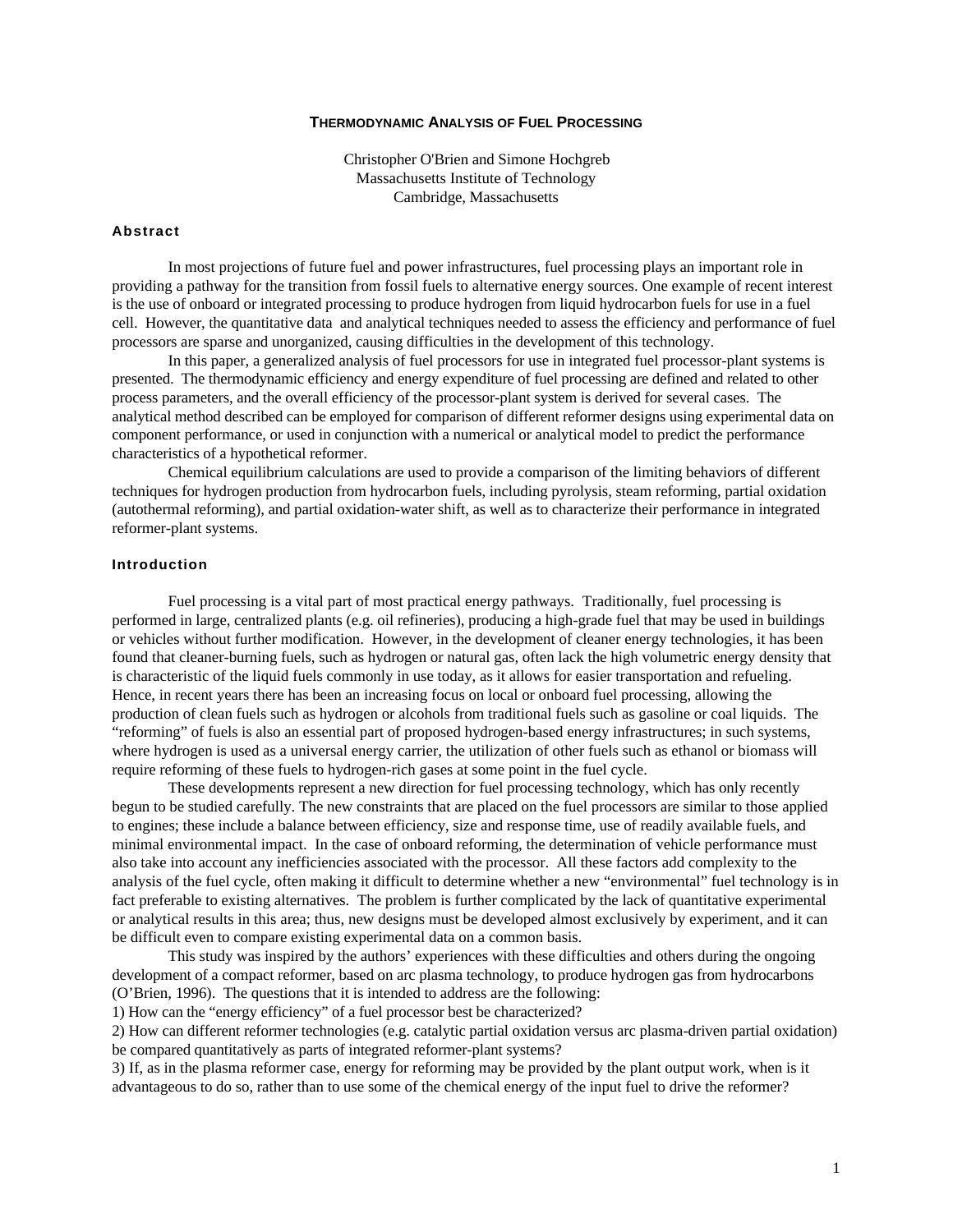This paper addresses these issues by proposing a thermodynamic framework for analysis of fuel processors as integral parts of fuel-to-work powertrains. By defining characteristic parameters such as process efficiency and energy requirements in a general and consistent way, a basis can be constructed to compare different fuel processor designs, both based on experimental data and numerical simulations, and to determine how different methods of integrating the power requirements of the fuel processor with the plant can affect overall fuel efficiency.

It is helpful to note at the outset both the potential and the limitations of this method of analysis. Carefully constructed definitions of appropriate thermodynamic parameters can greatly simplify the comparison of different reforming reactions or technologies, since they allow quick and reliable determination of limiting system behaviors. However, several important issues cannot be addressed by thermodynamic arguments; these include the required size and weight of a fuel processor for a given desired conversion, response times, costs, and environmental impacts.

## **Background**

In recent months, growing interest in onboard fuel processing for fuel cells in the transportation sector has found its way into the popular literature (*The Economist*, Jan. 1997). Fuel processing for hydrogen-oxygen fuel cells is also being developed for utility-scale plants (Hirschenhofer, 1996). In addition to the numerous fuel cell applications, similar fuel processing techniques are advocated by hydrogen energy proponents as a means of utilizing existing fossil energy resources efficiently within a hydrogen-based energy economy, presumably while renewable hydrogen resources and technologies are being developed (Buchner, 1995).

Various investigations and summaries of the key hydrogen and synthesis gas production reactions are available in the older gas engineering literature (Eastman, 1956; Vorum, 1965; Cox, 1977); however, most of these focus on utility or commercial scale applications. The majority of studies that have been done in the area of fuel processing in recent years focus on "upgrading" of fuels like natural gas to alcohols, aldehydes and liquid hydrocarbons (Mackie, 1991), the demands for thermal efficiency and power density have not been strong in these applications. Hence, very few experimental results or theoretical investigations of integrated reformer-plant systems or reforming of hydrocarbons to light fuels are available (see for example Mitchell, 1994; Geyer, 1996). For these reasons, when the authors began work on reforming of hydrocarbon fuels to hydrogen, the lack of appropriate tools for analysis of and comparison of existing and arriving data in this growing area of research quickly became evident, leading to the current work.

### **Analysis of Fuel Reforming**

The main question to answer in a thermodynamic analysis of fuel reforming is the following: given a plant that utilizes a specific fuel with known efficiency, what is the change in efficiency that is incurred by operating the plant in conjunction with a fuel processor that produces the desired fuel from some other feedstock? If this is known, then the combined fuel processor-plant system can be viewed thermodynamically as an equivalent plant, running on the fuel processor's feedstock, with the appropriately modified efficiency. Thus, the problem is to find an efficiency factor  $\varepsilon$ , which can be determined from the fuel processor characteristics, such that

$$
\eta_{\text{eff}} = \varepsilon \eta \tag{1}
$$

where  $\eta$  is the thermodynamic efficiency of the plant alone running on its input fuel, and  $\eta_{\text{eff}}$  is the effective efficiency of the equivalent plant (including reformer), running on the reformer's input fuel.  $\varepsilon$  will in general be a function of the input fuel composition, the size and type of energy inputs, and the chemical and physical processes that occur in the reformer.

Out of the many possible methods to calculate this efficiency factor for a given reformer and plant, we would like to find one that has several characteristics: it should be applicable to a wide range of different systems, it should be based on parameters that are easily measured or calculated, and it should include the thermodynamically relevant properties of the reformer, such as work requirements and overall energy efficiency.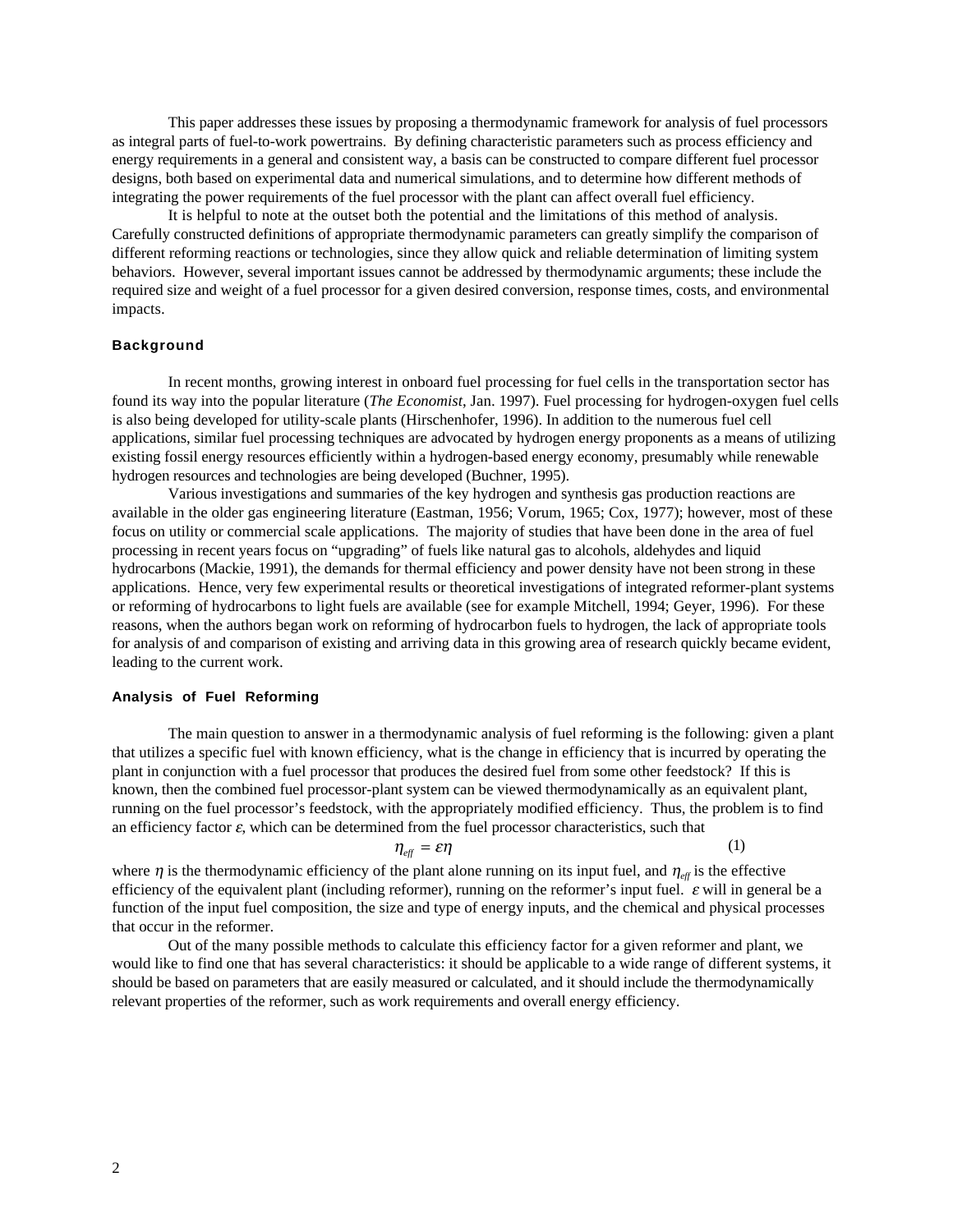

Figure 1. Mass (black) and energy (grey) flows in a generalized reformerplant system.

Figure 1 is a schematic diagram of a reformer-plant system, including the relevant energy and mass interactions between the reformer, the plant, and the external environment. Black arrows represent mass flows, which carry chemical and thermal energy, while grey arrows represent energy transfers in the form of heat or work. The heat and work "feedbacks" from the plant to the reformer merit some explanation. In an integrated reformer-plant system,

some or all of the energy requirements of the reformer may be met using heat and work available from the plant output. For example, waste heat from the plant may be used to preheat reactants for the reformer. The possible work interactions are less evident: in the case of fuel cells, the electrical work produced may be used to provide resistance or plasma heating, or to drive pumps or compressors; the mechanical work of a reciprocating engine might be used to drive a generator or to pressurize reactant flows.

The important values to quantify are the inputs to and outputs of the reformer. Given these mass and energy flows, a set of parameters may be defined that describe the performance of the fuel processor sufficiently to determine its effects on overall system efficiency, while meeting the criteria listed above. These parameters should be based only on the initial and final states of the reforming process, and any energy and mass interactions that occur, so that they may be defined without dependence on any particular reformer, and will not involve any assumptions about the nature of the reforming process.

Adopting a consistent definition of the energy content of the various flows (chemical, thermal, work) allows the appropriate parameters to emerge naturally. In general, the amount of useful chemical and thermal energy stored in a given mixture as a function of its composition and thermodynamic state can be defined as the *availability* of the mixture, with respect to a reference state having the same mass and atomic composition. For the case of a mixture consisting of fuel, oxidizer and an unreactive diluent, a common practice is to calculate the availability per unit mass of fuel with respect to products of complete combustion in thermal and pressure equilibrium with the environment. For a given state *s* of the mixture, with a composition specified by mass fractions  $Y_n$ , of all species *n* (which are assumed to behave as ideal gases or solutions), temperature  $T_s$ , and pressure  $p_0$ , the fuel availability is given approximately by

$$
\phi_{s0} \approx \sum_{n} \frac{Y_{n,0}}{Y_{f,i}} \left( h_n(T_0, p_0) - T_0 s_n(T_0, p_0) \right) - \sum_{n} \frac{Y_{n,s}}{Y_{f,i}} \left( h_n(T_s, p_0) - T_0 s_n(T_s, p_0) \right) \tag{2}
$$

where  $h_n$  and  $s_n$  are the mass specific enthalpy and entropy of species *n*, the subscript *0* indicates properties of the reference state, subscript *i* indicates initial state properties, and  $Y_{ti}$  is the initial mass fraction of fuel. The approximate equality is due to fact that entropy of mixing terms, which are generally small in comparison to the *sn* terms, have been neglected. If the state *s* is identical to the initial state *i* (e.g. fuel, oxidizer and diluent at  $T_0$  and  $p_0$ ),  $φ_{00}$  reduces to the Gibbs free energy of reaction per unit fuel mass  $\Delta G^0$ <sub>R</sub>(T<sub>o</sub>, p<sub>o</sub>). The availability of heat flows may be determined by the above formula, using identical compositions for both states; it is easily seen that hightemperature heat has greater availability than low-temperature heat. The availability of work in the form of mechanical or electrical inputs is simply equal to its magnitude.

It should be noted here that requirements imposed by the plant on its input fuel composition may alter the effective availability of the input and reformed mixtures (for example, a fuel cell that is incapable of oxidizing CO cannot utilize fully the chemical energy of a mixture containing CO). However, these effects depend only on the *plant*, and hence place no restrictions of the generality of this definition with respect to different *reformers*. In determining overall efficiencies for fuel processor-plant systems, only the availability that can be utilized by the plant in question should be considered.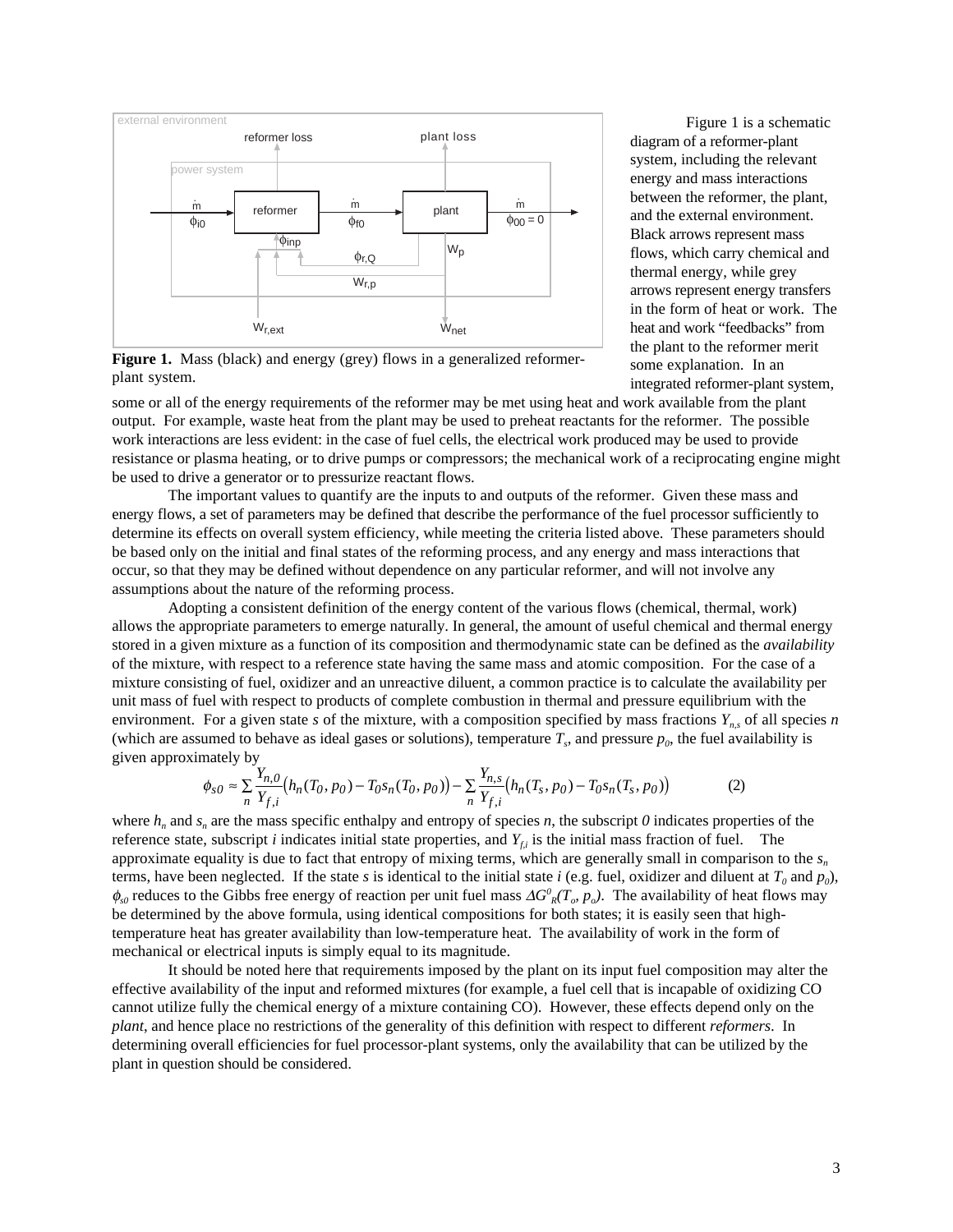Another common definition of the chemical energy storage is the heating value of the mixture (in this case, the lower heating value (LHV) would commonly be used). There are two main differences between the LHV and the availability as defined here. The first is that the availability accounts for the sensible enthalpy of the mixture (i.e. *Ts*  $\neq T_0$ ), whereas the LHV does not. This is generally a very small difference, and may be neglected. The second difference is due to the entropy term in the availability. For fuels whose combustion does not involve large changes

| Fuel                 |                             | <b>LHV</b><br>[MJ/kg] | $\Phi_{i0}$<br>[MJ/kg] | Percent<br>difference |
|----------------------|-----------------------------|-----------------------|------------------------|-----------------------|
| Methane              | $\left[{\rm CH}_{4}\right]$ | 50.16                 | 50.08                  | 0.174                 |
| Propane              | $[C_3H_8]$                  | 46.43                 | 47.12                  | $-1.48$               |
| Octane               | $[C_8H_{18}]$               | 44.51                 | 45.81                  | $-2.92$               |
| Methanol             | $[CH_3OH]$                  | 19.94                 | 21.41                  | $-7.34$               |
| Ethanol              | [C, H, OH]                  | 26.84                 | 28.26                  | $-5.27$               |
| Hydrogen             | [H <sub>2</sub> ]           | 121                   | 114                    | 5.50                  |
| Carbon Monoxide [CO] |                             | 10.11                 | 9.18                   | 9.16                  |

in entropy, as is the case for most hydrocarbons, the lower heating value and the availability (defined with respect to the same reference state) differ at most by about one percent, so the LHV may be used as a measure of energy storage without significant loss of accuracy. However, for fuels such as  $H<sub>2</sub>$  and CO, often the desired output fuels of reformers, this difference can be five to ten percent (with the LHV in general being greater than  $\phi_{i0}$ ), and must be considered for a accurate analysis. Table 1 lists the LHV and the availability for complete combustion of several common fuels.

**Table 1.** Lower heating value versus availability for combustion of some common fuels (data from Lide, 1993)

Taking the availability as our energy measure, one key parameter for fuel processor performance is immediately suggested: the ratio of the availability of the fuel processor's output to that of its input. This *availability ratio*, *r*, is given by

$$
r \equiv \frac{\phi_{f0}}{\phi_{io}}\tag{3}
$$

where  $\phi_p$  is the availability of the reformed state (denoted *r*) of the mixture with respect to the reference state *0*, and  $\phi_{i0}$  is the initial state availability. For example, stoichiometric partial oxidation of methane (one kg oxygen per kg) methane) produces 0.25 kilograms hydrogen and 1.75 kilograms carbon monoxide per kilogram of methane, leading to  $r = 0.89$ .

In addition to the chemical energy input to the reformer, other forms of availability input (e.g. mechanical or electrical) must be quantified. The most general way to do this is to determine the total availability transfer from the external environment (including the plant) to the reformer resulting from the sum of all non-chemical availability inputs, regardless of their sources, per unit mass of input fuel (denoted φ*inp* in Figure 1). Energy losses during reforming are *not* included in this sum; they will be found in the difference between  $\phi_{i0}$  and  $\phi_{i0}$ . This input may be normalized by the input fuel availability, leading to a non-chemical energy input parameter defined as

$$
w \equiv \frac{\phi_{inp}}{\phi_{io}} = \frac{\sum \phi_r - \sum W}{\phi_{io}}
$$
(4)

where *W* and  $\phi$ <sup>r</sup> represent all the work and thermal availability transfers from the plant and environment to the reformer during reforming of a unit mass of fuel. Since the availability of waste heat is generally low, *w* will in most cases be dominated by the work term.

The specification of *r* and *w* (which implies knowledge of the compositions and temperatures of the initial, reformed and reference states) is sufficient to characterize a given reformer. Although *r* will not be a single-valued function of *w* in general, the operation of any reformer must correspond to a particular pair of values of *r* and *w*; a complete description of the reformer's operating conditions can thus be translated into a region in the *r*-*w* plane. Figure 2 indicates the relationships between the energies and states of the reforming process used to derive these parameters.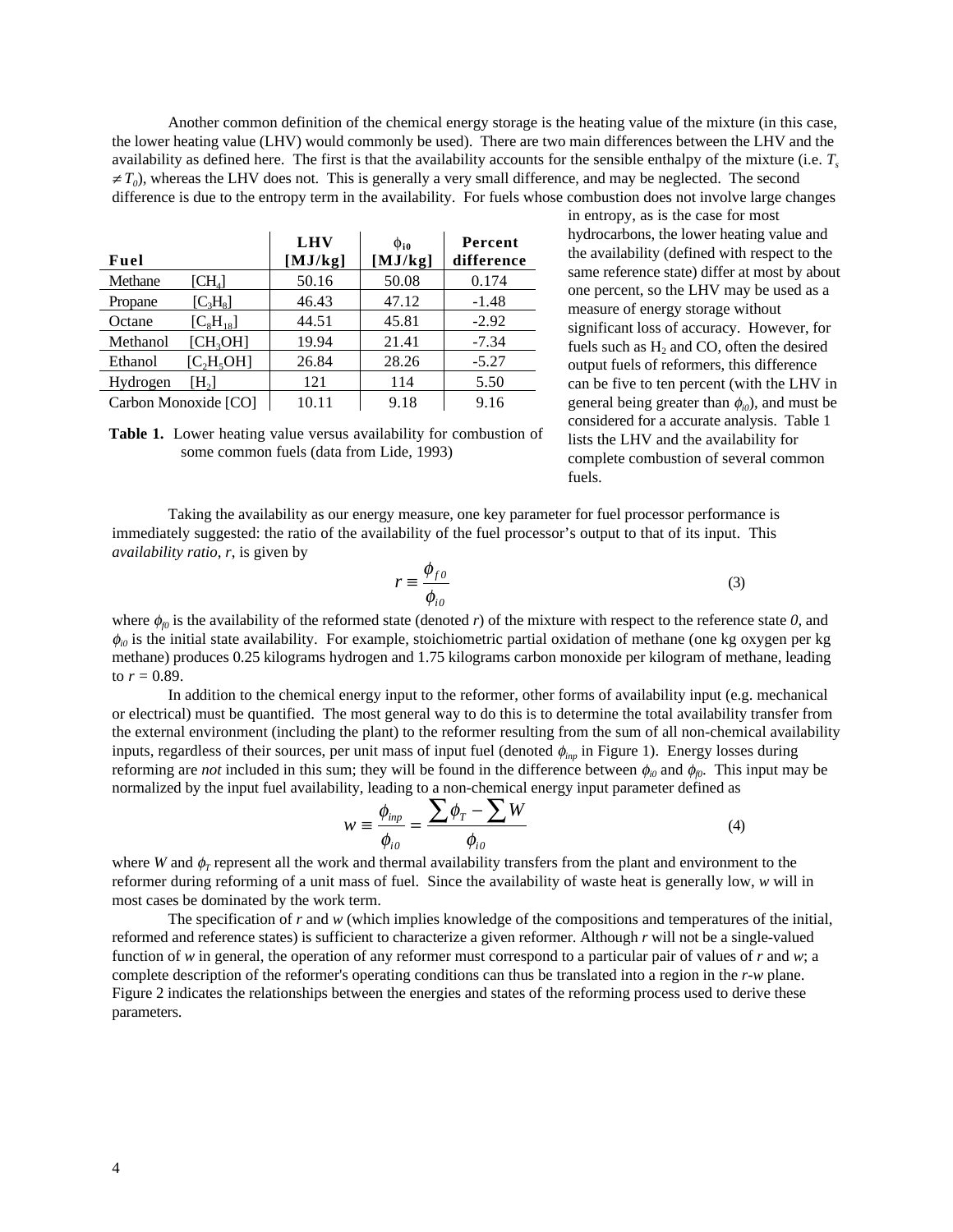

The availability ratio can have very different ranges for different systems, and hence is not the best parameter to use for comparisons between different fuel processors. Also, as indicated in Figure 2, *r* can in principle have values greater than unity. A true energy efficiency for the reformer,  $\eta_r$ , can be defined as

$$
\eta_r = \frac{\phi_{io}}{\phi_{fo} + \phi_{inp}} = \frac{r}{1 + w} \tag{5}
$$

While the range of possible values of *r* depends on  $w$ ,  $\eta_r$ always lies between zero and one. Any decrease of  $\eta_r$ below one represents a loss in the reforming process, which may be due to inefficiencies in energy transfer (i.e. not all of *w* reaches the reacting mixture), potentially recoverable heat losses, or reaction irreversibilities. As can be seen from the above relation,  $r$  and  $\eta_r$  are identical only when  $w = 0$ .

While *w* and  $r(w)$  or  $\eta_r(w)$  are sufficient to specify the performance of the fuel processor, additional

**Figure 2.** Availability diagram of the states of the reforming process. State *m* is hypothetical.

information is needed to characterize the performance of the combined fuel processor-plant system. To find an effective efficiency η*eff* (input chemical energy to output work) for the reformer-plant system, we need to know the fuel-to-work efficiency  $\eta$  of the plant and the portion of *w* that is supplied from the plant output work. We can characterize this work recirculation by defining a parameter,  $\beta$ , as the fraction of the total non-chemical availability input to the reformer that is taken from the plant output work:

$$
\beta = \frac{W_{r,p}}{\phi_{inp}}\tag{6}
$$

The relevant range of  $\beta$  is from zero (no output power from the plant is used by the reformer, e.g. the energy for fuel processing is taken from plant waste heat) to one (all the power necessary to run the reformer is taken form the plant output). Referring to Figure 1, we may now express the effective efficiency of the reformer-plant system in terms of the parameters defined above:

$$
\eta_{\text{eff}} = \frac{W_{\text{out}}}{\phi_{\text{io}}} = r\eta - \beta w = \eta \eta_r + w(\eta \eta_r - \beta) \tag{7}
$$

Two points may be noted based on the above expressions; first, the condition  $\beta w < r\eta$  must be met for the effective efficiency to be positive, that is, one cannot recirculate more power than the plant produces, and provided that the first condition is satisfied, any value of  $\beta$  less than  $\eta\eta$ , will lead to an increase in overall system efficiency, while  $\beta > \eta \eta$ , will decrease overall efficiency. If we consider the limiting cases of all fuel processing energy being taken from plant output work ( $\beta = 1$ ) and no fuel processing energy taken from plant output work ( $\beta = 0$ ), we find the full range of possible effective efficiencies of the combined system, and hence the range of values of  $\varepsilon$  associated with the fuel processor:

$$
\varepsilon = r - \frac{\beta w}{\eta}
$$
  
\n
$$
r \ge \varepsilon(w, \beta, \eta) \ge r - \frac{w}{\eta}
$$
 (8)

This set of dimensionless parameters (*w*, *r* or  $\eta_r$ ,  $\varepsilon$  or  $\eta_{\text{eff}}$ ) can be used to quantitatively compare reformers of widely differing designs and characteristics for use with a given plant. If for a particular reformer or reforming process the compositions and temperatures of the initial, reformed and reference (e.g. complete combustion) states are known, along with the total input of energy from the plant and environment to the reformer per unit mass of fuel, the parameters *r* and *w* (or  $\eta$ , and *w*) as defined above describe the thermodynamic efficiency of the reformer and determine the range of efficiencies obtainable for the reformer-plant system, regardless of the method used to accomplish the reforming reactions. However, these are only definitions; suitable means of determining *r*, *w*, and β, and hence  $\varepsilon$  and  $\eta_{\text{eff}}$ , for a particular system must be determined essentially on a case-by-case basis. The following sections will discuss some useful methods for calculating these parameters in idealized or well-characterized situations.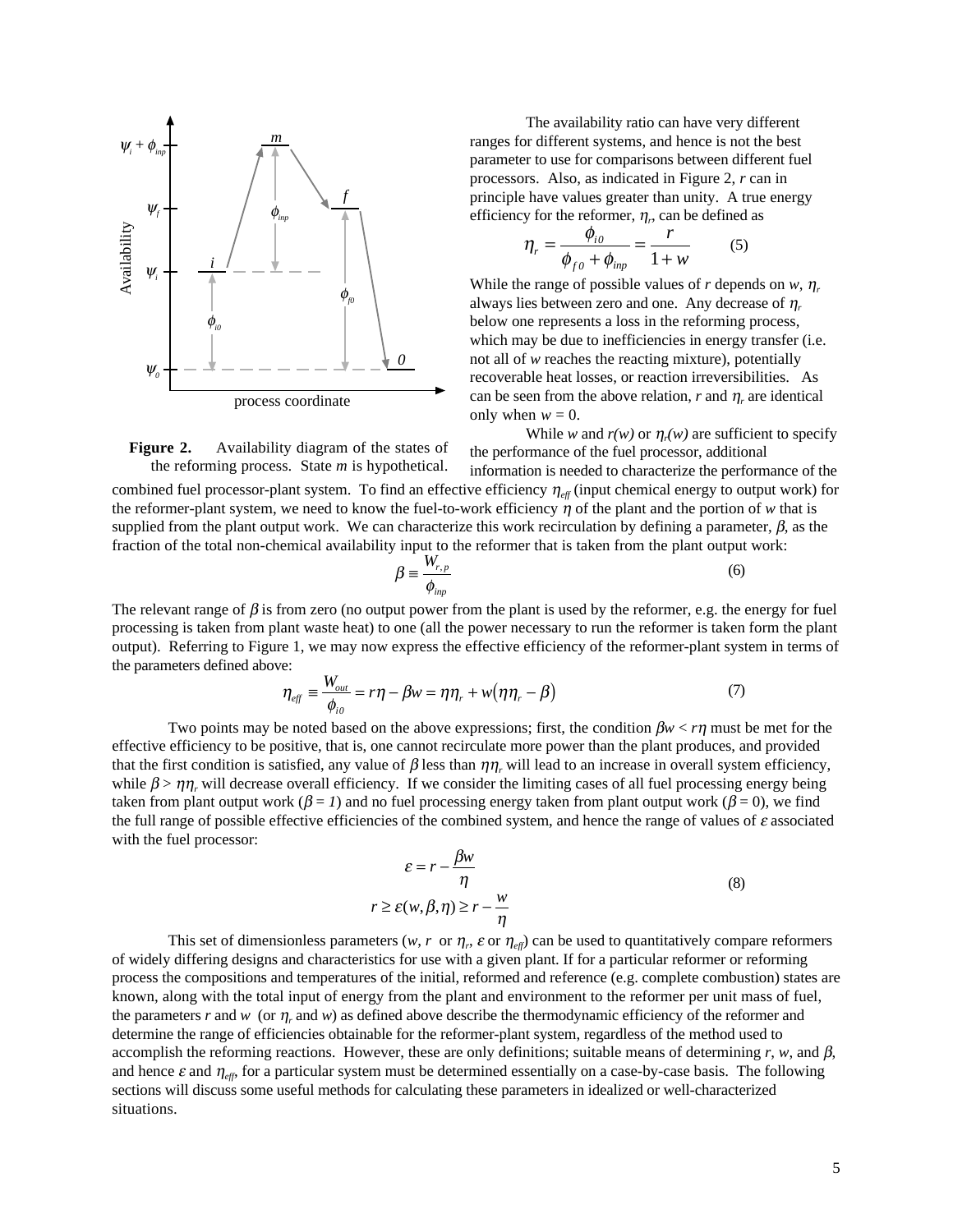#### **Methods for Determination of Characteristic Reforming Parameters**

According to the preceding discussion, a given reformer can be characterized and compared easily to other systems if the values of *w* and  $r(w)$  can be determined over its range of operating conditions, defining a region in the *w-r* plane for the fuel processor, and a corresponding region in the *w-*ε plane that describes the possible operating conditions of the combined processor-plant system. In order to determine these values, specific knowledge of the reformer and appropriate assumptions must be applied to the problem.

The most unambiguous method of determination of *r* and *w* is direct measurement from an actual reformer. This requires measurement of all work and heat inputs to the system, as well as input and output stream compositions, flow rates and temperatures. Given this data, the efficiency and performance of the reformer for various different plants can be calculated as above and compared clearly to other reformer types, since the relevant parameters have been chosen so as to have no dependence on the nature of the reformer or reforming process.

Another main goal of fuel processor analysis is to be able to calculate directly the performance characteristics of a hypothetical system. In order to do this, a model of the reformer that can predict the output state as a function of the input state and *w* is needed. Such models might range from simple chemical equilibrium models, appropriate for comparing widely differing processes, to complex and computationally intensive chemical kinetic and dynamical models for simulating the effects of minor design changes on the performance of a specific reformer system. Regardless of the level of detail that is desired, various analytical and computational tools are available, making such analysis an effective alternative or precursor to experimental studies, especially where a wide range of situations need to be investigated. Since the reformer and combined system efficiencies are based on fundamental thermodynamic properties of the system, most computational models of reformers will produce results that are sufficient to calculate these quantities for any given plant.

#### **Equilibrium Analysis of Common Reforming Reactions**

In many practical cases, the equilibrium state of a reacting mixture is the desired end product of a reforming process, and such reformers are designed so as to drive the chemical reactions involved to equilibrium, preferably in a short time, with minimal energy expenditures (some examples of common fuel processing reactions that fit this description are partial oxidation, steam reforming, and combustion). In this situation, the desired output state of the reformer is uniquely determined if the quantities shown in Figure 1 are specified (i.e. the input state of the reacting mixture and energy interactions with the environment or other systems during reforming). It is therefore possible to calculate easily the characteristic parameters for an *ideal* reformer, that is, one that drives the reacting mixture completely to the desired equilibrium state with no unnecessary energy expenditures. This in turn provides a tool that can be used to compare not different reformers (since all ideal reformers are functionally equivalent by definition) but different reforming *processes*. The resulting reformer and system efficiencies will represent the best achievable values for any reformer design based on driving reactions to equilibrium (catalytic, thermal, etc.), and will depend only on the input state and *w*.

In the following section, this analysis will be applied to several reforming processes commonly used for the production of hydrogen gas from hydrocarbon fuels. The main assumptions implicit in the analysis are: 1) that the reformer is ideal and drives the system from its input state to the thermodynamic equilibrium state that is consistent with the energy addition specified by *w*; and 2) that the plant utilizes exclusively hydrogen as fuel, so that no other species in the output mixture contribute to the useful availability. A particular situation to which these assumptions apply is the use of a reformer to supply a low-temperature fuel cell with hydrogen from a hydrocarbon fuel. (The consideration of poisoning of the plant by reformed fuel components, e.g. loss of effectiveness of fuel cell membranes with exposure to carbon monoxide, will not be included here, as it varies widely with different plant types.)

The four processes that will be considered here are pyrolysis, partial oxidation, steam reforming, and partial oxidation/water shift. All four have some combination of hydrocarbons, oxygen or air, and water as their reactants. For simplicity, gaseous methane and liquid ethanol will be used as a representative hydrocarbon fuels, and air is used as the oxidizer in all cases. The assumptions used in the calculation of the equilibrium state are that, once vaporized, all species behave as ideal gases, and that the energy input *w* can be modeled as a perfectly efficient enthalpy addition. Given a specified input state composition and temperature, for each energy input  $w$ , an intermediate state is calculated by increasing the enthalpy of the input state by  $w\phi_{i0}$  per unit fuel mass. (The input and intermediate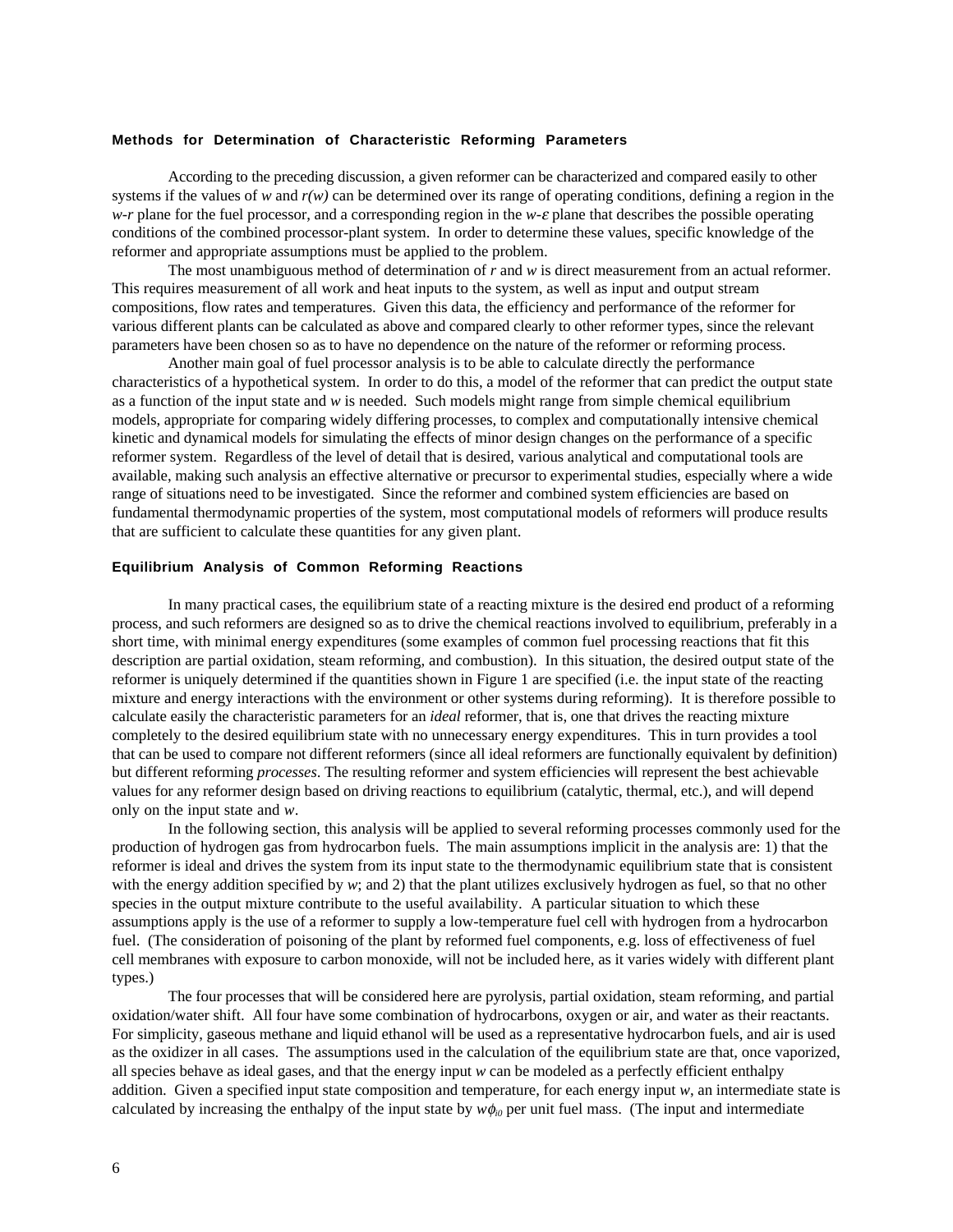states are equivalent to states *i* and *m* in Figure 2.) The equilibrium state for an adiabatic process (from state *m* to state *f* in Figure 2) is then determined. In the calculations for these examples, the method of element potentials, as implemented in the program STANJAN, was used, along with thermodynamic data from the CHEMKIN thermodynamic database (Reynolds, 1986; Kee, 1989). Hence, for each *w*, the compositions and temperatures of input and equilibrium (reformed) states are determined. The availability ratio  $r(w)$  and other parameters can then be calculated as above, assuming that *only* the availability of the hydrogen in the output mixture is useful to the plant. All availabilities are calculated with respect to the state of complete stoichiometric combustion of the fuel to water and carbon dioxide (see Table 1 for representative values). The results of these calculations for the four different reactions are presented below.



**Figure 3.** Equilibrium species yields and temperature vs. energy input for pyrolysis of methane.

#### **Pyrolysis**

Pyrolysis is the simplest process for hydrogen production from hydrocarbon fuels, used widely in the steel industry; it consists simply of heating the input fuel until thermal decomposition occurs. For saturated hydrocarbons, the most straightforward reactions involved are of the following stoichiometry (unsaturated and oxygenated hydrocarbons have analogous reactions):

 $C_nH_{2n+2} \to nC + (n+1)H_2$ The actual product composition is much more complicated than this, usually including various unsaturated hydrocarbons and soot. These reactions are highly endothermic (i.e. *w* must be large in order to produce significant yields of hydrogen), resulting in extremely long reaction timescales at normal process temperatures; typical timescales for pyrolysis of butane range from tens to hundreds of seconds at

800 - 1000 K (Nelson, 1940). While pyrolysis has the advantage of relative simplicity and is adaptable to a wide range of input fuels, it requires very high energy densities and produces large amounts of soot and other heavy hydrocarbon byproducts which, although they are often valuable in themselves, create problems of separation in integrated power systems.



**Figure 4.** Availability ratio and reforming efficiency vs. energy input for pyrolysis of methane.



**Figure 5.** Efficiency factor vs. energy input for pyrolysis of methane with a 50 percent efficient plant.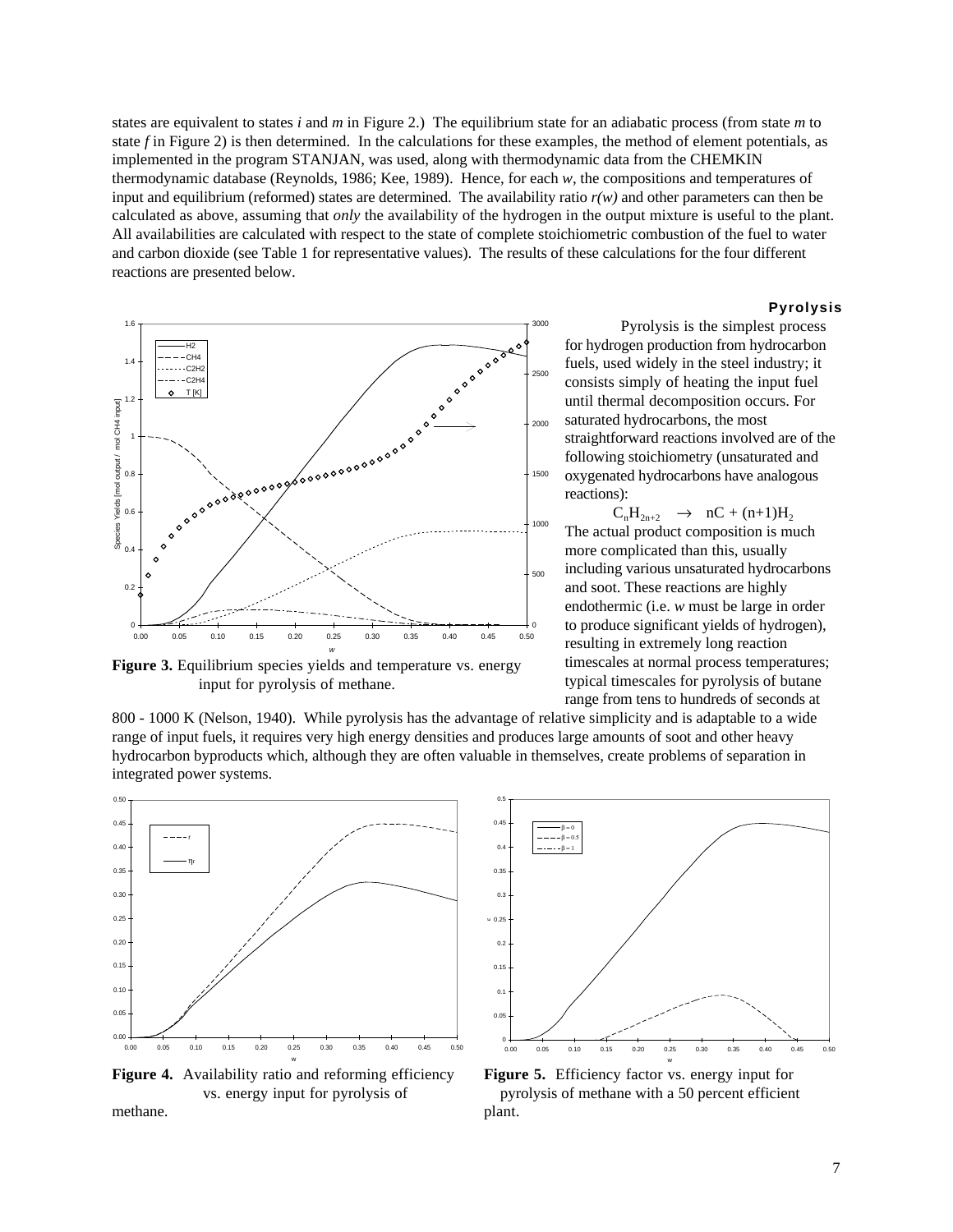Pyrolysis of methane to hydrogen (and other byproducts) provides a simple application of this equilibriumbased analysis. Figure 3 shows the results of adiabatic, constant pressure equilibrium calculations as a function of *w* for the output mixture composition and temperature, and the variation of *r* and η*r* with *w* is given in Figure 4. The range 0 < w < 0.5 was chosen for the fuel processor's energy input, which is a reasonable set of values for an onboard or local fuel processor without a large external energy source. In a real process, the formation of heavy hydrocarbon byproducts would be kinetically controlled, so the calculated output levels of acetylene and ethene are probably not realistic; however, these are unimportant for this analysis as they are not considered in the reformed state availability and do not greatly affect the hydrogen yield. As can be seen from the figure, both *r* and η*<sup>r</sup>* are less than 0.5 over the reasonable range of *w* values. Hence, from an efficiency standpoint, this process would not be a good choice for an integrated reformer, as it would lead to very low total system efficiencies, even if *none* of the reformer input work was supplied from the plant output. To quantify this conclusion, the range of  $\varepsilon$  values for a pyrolytic reformer operating with a 50 percent efficient plant is shown in Figure 5 for several different values of  $\beta$ .

#### **Steam Reforming**

Steam reforming of hydrocarbons is a very common industrial process. Many reactions are involved due to the presence of oxygen in the system, but the overall chemical transformations can be described in general by

$$
\begin{array}{ccc} C_nH_{2n+2}+nH_2O & \to & nCO+(2n+1)H_2 \\ C_nH_{2n+2}+2nH_2O & \to & nCO_2+(3n+1)H_2 \end{array}
$$

These reactions are also highly endothermic, so steam reforming is usually performed with the aid of a catalyst and at high temperatures. The introduction of the catalyst creates problems of cost, catalyst poisoning (for example, by sulfur in the feedstock), and heat transfer to the catalyst material (Cox, 1977). Catalysts are also in general very fuel-specific, thus limiting the applicability of reformers based on catalyzed reactions. Despite these difficulties, steam reforming has the advantages of inexpensive feed components and the potential for high hydrogen yields (hydrogen is extracted not only from the input fuel, but from the water as well).

Even though steam reforming is in general a catalyzed reaction, it is valid to use this equilibrium analysis to compare it to the other methods; the addition of a catalyst cannot change the thermodynamic equilibrium of the system, merely the path towards equilibrium, and the desired final mixture composition for most catalytic reactors is the equilibrium state. We again use methane as the fuel, with the same reference state and initial availability. The additional variable introduced by the presence of water in the input mixture is the *steam-to-carbon ratio s.* In terms of *s*, the reaction can be described as

$$
CH_4 + sH_2O \longrightarrow 4H_2 + CO_2 + (s-2)H_2O
$$

In these calculations, a steam-to-carbon ratio of ten to one was used as a representative value (higher amounts of water lead to greater hydrogen production, and the general characteristics of the reaction do not change significantly as



**Figure 6.** Equilibrium species yields and temperature for steam reforming of methane at *s* = 10.

the steam-to-carbon ratio is varied in a range near this value). The results of the adiabatic equilibrium calculations for output composition and temperature, *r* and  $\eta_r$  are given in Figures 6 and 7. As can be seen from these plots, steam reforming is a very efficient reaction, with availability ratios of over 90 percent at high enough *w*. However, it should be noted that the required values of *w* for good efficiency are high, so that if the source of *w* is the plant output work, the overall system efficiency remains low, as seen in Figure 8 for  $\beta = 1$ . Hence, although steam reforming is significantly more efficient than pyrolysis, it is best applied to a system in which the required reformer input energy could be provided by a source such as waste heat from the plant.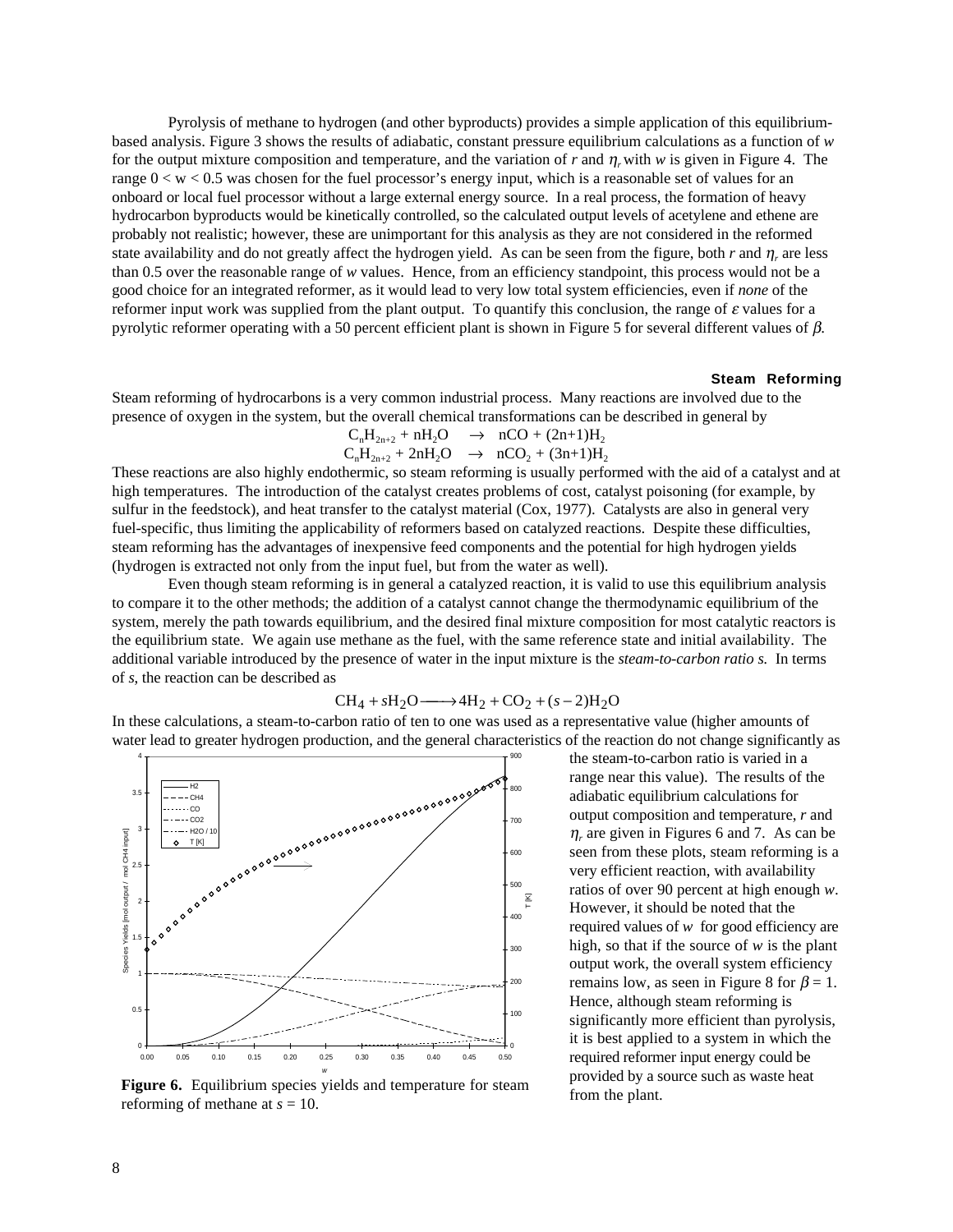

Figure 7. Availability ratio and reforming efficiency vs. energy input for steam reforming of methane.



**Figure 8.** Efficiency factor vs. energy input for steam reforming of methane with a 50 % efficient plant.

### **Partial Oxidation**

In the process of partial oxidation, a small amount of oxygen is admitted to the input mixture, in order to accelerate the decomposition of the hydrocarbons by oxidizing carbon to carbon monoxide or carbon dioxide. The overall stoichiometry is as follows:

$$
C_nH_{2n+2} + \sqrt[n]{2}O_2 \quad \rightarrow \quad nCO + (n+1)H_2
$$

The actual reaction process is more complicated; it consists of initial rapid combustion of the fuel until the oxygen is consumed, followed by slower reforming of the resulting mixture to  $H<sub>2</sub>$  and CO with water acting as the oxidizer,



**Figure 9.** Equilibrium species yields and temperatures for partial oxidation of methane at  $\Phi = 4.0$ .

calculations can be characterized by the fuel-to-air equivalence ratio  $\Phi$ . For methane, stoichiometric partial oxidation (as described by the reaction equation above) occurs at  $\Phi = 4.0$ . However, in order to drive the reaction further towards hydrogen and carbon monoxide, "partial oxidation" is often carried out at lower equivalence ratios (more oxidizer per unit fuel), allowing combustion of some of the fuel to raise reaction temperatures. Hence, results are presented below in Figures 9 to 17 for reactions with  $\Phi = 4.0$ ,  $\Phi = 3.3$  and  $\Phi = 2.0$ . In the  $\Phi = 4.0$  results, one can see that although the equilibrium hydrogen yield reaches the stoichiometric value of 2 moles  $H_2$  per mole CH<sub>4</sub> at low energy input, the availability ratio and reforming efficiency for a hydrogen-fueled plant are still relatively low (60

in a manner similar to steam reforming (O'Brien, 1996). In contrast to the processes described above, partial oxidation is an exothermic reaction. Hence the energy input required to drive this reaction towards equilibrium does not increase proportionally to the throughput. In fact, the reaction may be selfsustaining under certain circumstances, allowing for high degrees of conversion at low energy inputs. As with the previous two methods, it requires high operating temperatures, but the reaction timescales are considerably smaller. Partial oxidation is carried out both in catalytic and high-temperature noncatalytic systems.

The stoichiometry of the input mixture for the partial oxidation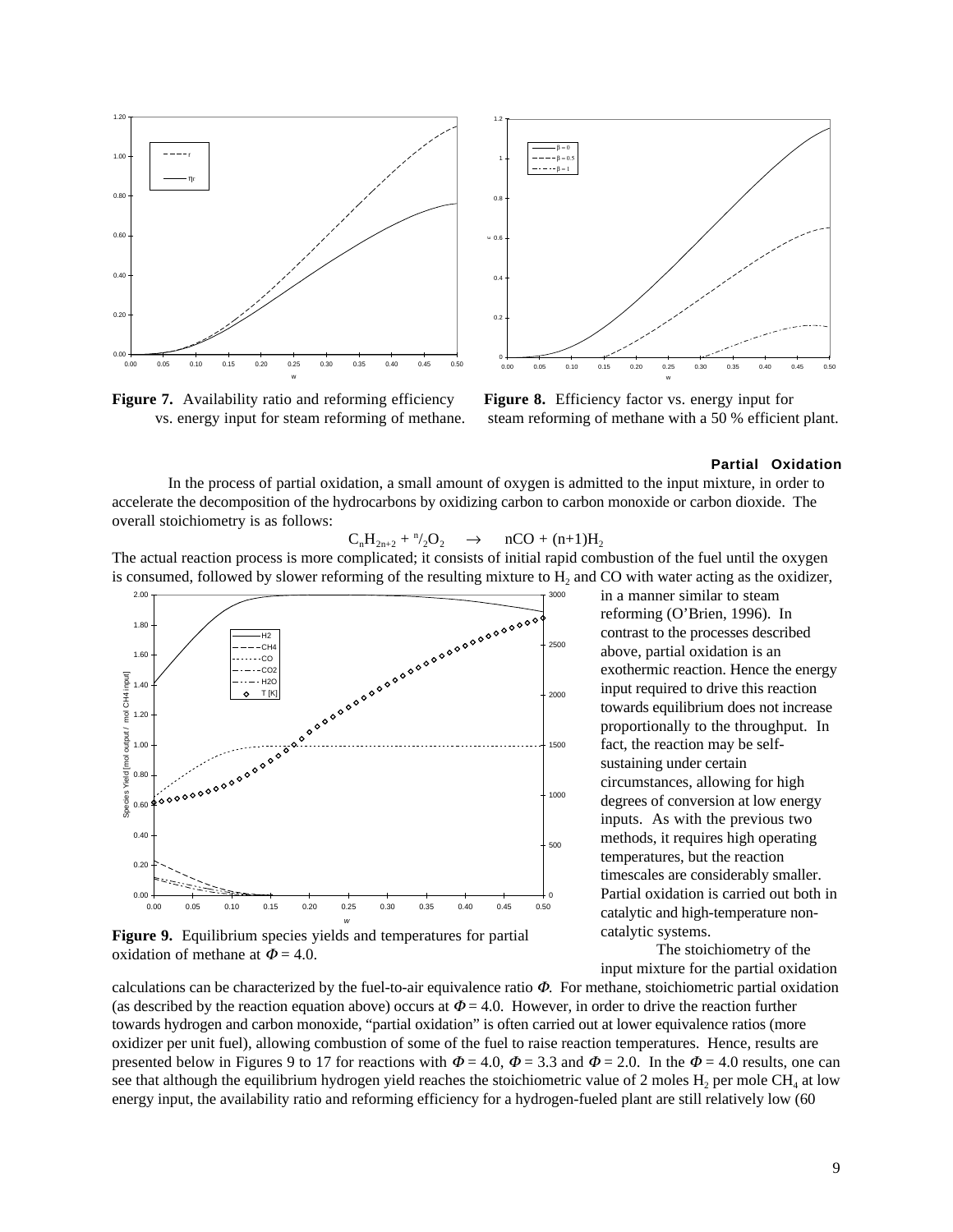

Figure 10. Availability ratio and reforming efficiency vs. energy input for partial oxidation of methane at  $\Phi = 4$ .



Figure 11. Efficiency factor vs. energy input for partial oxidation of methane at  $\Phi = 4$  with a 50 % efficient plant.

percent) due to the large portion of the input fuel availability that is stored in the CO chemical energy in the output mixture.

These results can be used to illustrate an important consideration for integrated reformer-plant systems: a highly efficient reforming process may not be beneficial in an integrated system if it requires a large energy input. For instance, while steam reforming can achieve higher reforming efficiencies than partial oxidation, it reaches these efficiencies only with large energy inputs; hence, the overall system efficiencies remain very low if most of the reforming energy must come from the plant (see Figure 8,  $\beta = 1$ ). In contrast, partial oxidation is most efficient at low *w* values, resulting in higher overall efficiencies in integrated systems than steam reforming can produce (Figures 10 and 11). A similar comparison can be made among the partial oxidation reactions with different equivalence ratios. As  $\Phi$  decreases from the stoichiometric value, the maximum of the availability ratio curve both decreases in magnitude and shifts to lower *w* values. Thus, the  $\Phi$ = 3.3 process (at  $w \approx 0$ ) can achieve higher overall efficiencies for  $\beta \approx 1$  than either of the other two.



*w*  **Figure 12.** Equilibrium species yields and temperature for partial oxidation of methane at  $\Phi = 3.3$ .



**Figure 15.** Equilibrium species yields and temperature for partial oxidation of methane at  $\Phi = 2.0$ .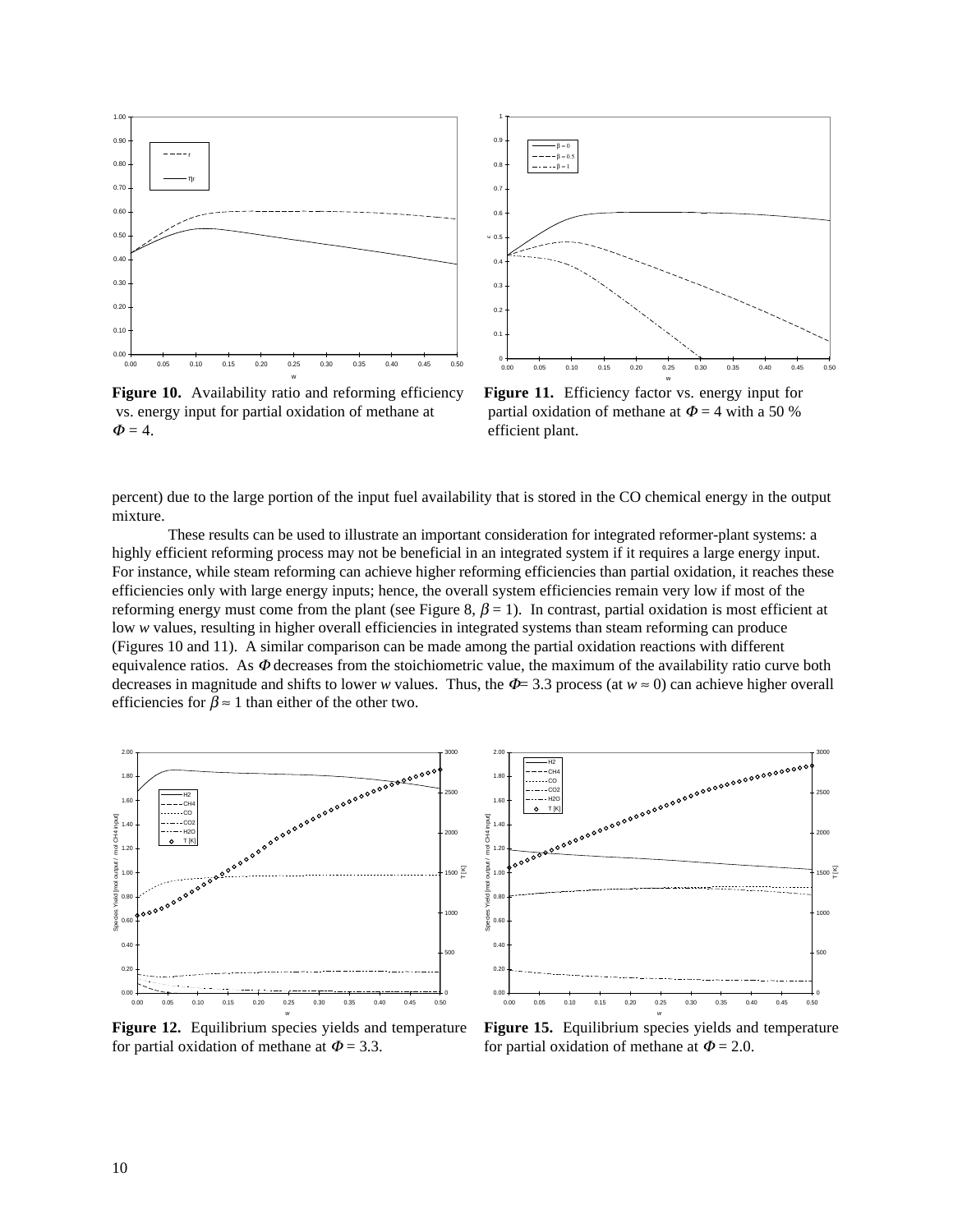

Figure 13. Availability ratio and reforming efficiency vs. energy input for partial oxidation of methane at  $\Phi = 3.3$ .



**Figure 14.** Efficiency factor vs. energy input for partial oxidation of methane at  $\Phi$  = 3.3 with a 50 % efficient plant.



Figure 16. Availability ratio and reforming efficiency vs. energy input for partial oxidation of methane at  $\Phi = 2$ .

w



**Figure 17.** Efficiency factor vs. energy input for partial oxidation of methane at  $\Phi = 2$  with a 50 % efficient plant.

# **Partial Oxidation-Water Shift**

A means of overcoming the low reforming efficiency of partial oxidation is to pair the reaction with a *water shift* reaction, in which additional water is used to oxidize the CO to CO<sub>2</sub>, transferring the CO availability to the resulting hydrogen. This is the most complex reaction of the group; its stoichiometry is of the form

$$
CH_4 + \frac{2}{\Phi}(O_2 + 3.76N_2) + sH_2O \longrightarrow 3H_2 + CO_2 + \frac{7.52}{\Phi}N_2 + \left(\frac{2}{\Phi} - \frac{1}{2}\right)O_2 + (s-1)H_2O
$$

with  $\lambda$  and *s* defined as above. In essence, this reaction is a compromise solution for hydrocarbon to hydrogen reforming, attempting to combine the low energy requirements of partial oxidation with the efficiency of steam reforming.

For methane fuel, using  $\Phi = 4$  and  $s = 10$  as above, the equilibrium results are shown in Figures 18 to 20. In the optimal range of *w* around 0.25, the hydrogen yield is near stoichiometric (3 moles  $H_2$  per mole CH<sub>4</sub>), and *r* is near 90 percent ( $\eta_r$  about 70 percent). Figure 20 shows the accessible  $\varepsilon$  range for partial oxidation/water shift; as may be expected, partial oxidation-water shift falls between partial oxidation and steam reforming in overall efficiency.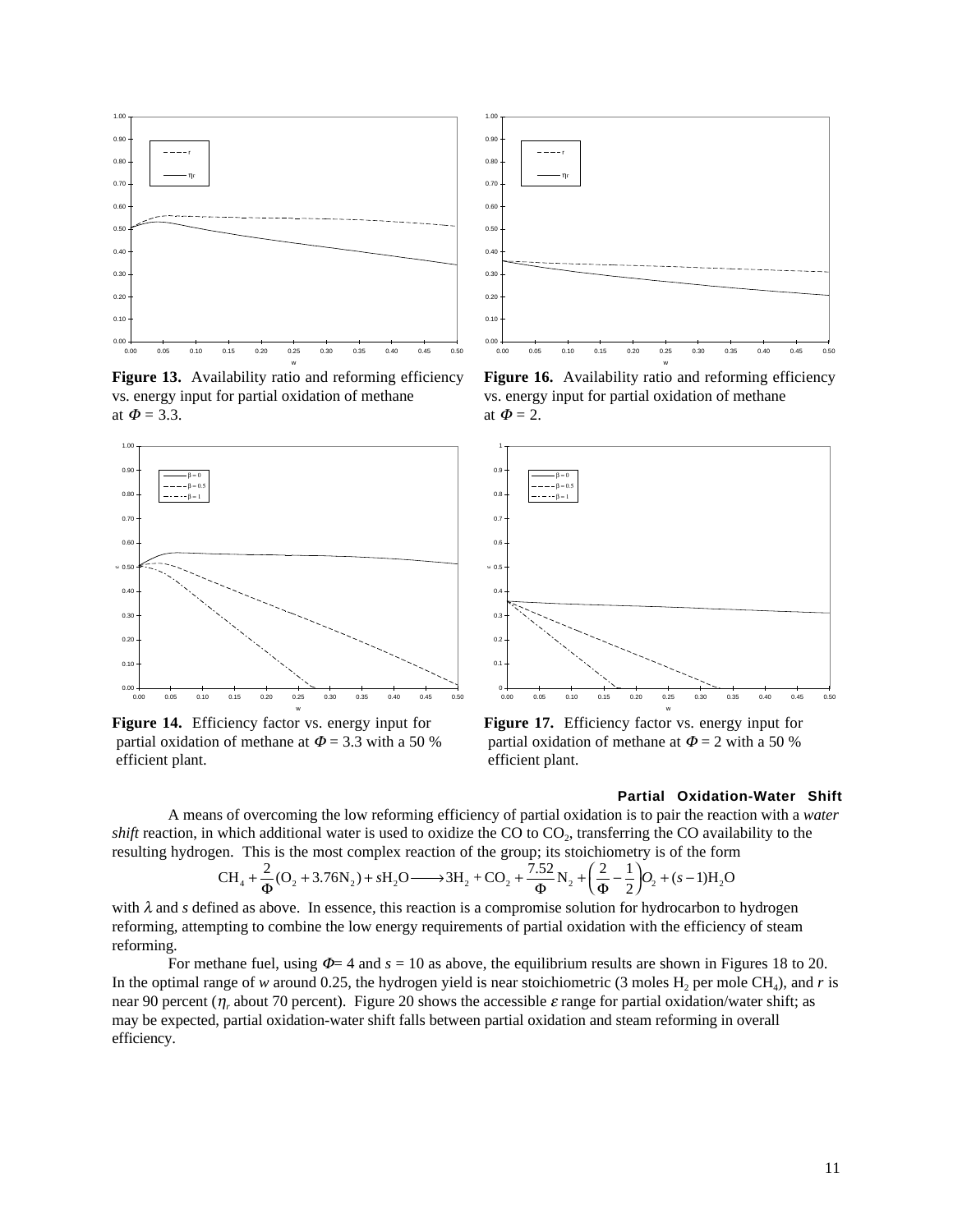

**Figure 18.** Equilibrium species yields and temperature for partial oxidation-water shift of methane at  $\Phi = 4$  and  $s = 10$ .



Figure 19. Availability ratio and reforming efficiency for partial oxidation-water shift of methane at  $\Phi = 4$  and *s* = 10.



Figure 20. Efficiency factor vs. energy input for partial oxidation-water shift of methane at  $\Phi = 4$  and *s* = 10 with a 50 percent efficient plant.



Figure 21. Equilibrium species yields and temperature for partial oxidation-water shift of ethanol at  $\Phi = 6$  and  $s = 10$ .



Figure 22. Availability ratio and reforming efficiency for partial oxidation-water shift of ethanol at  $\Phi = 6$  and *s* = 10.



Figure 23. Efficiency factor vs. energy input for partial oxidation-water shift of ethanol at  $\Phi = 6$  and *s* = 10 with a 50 percent efficient plant.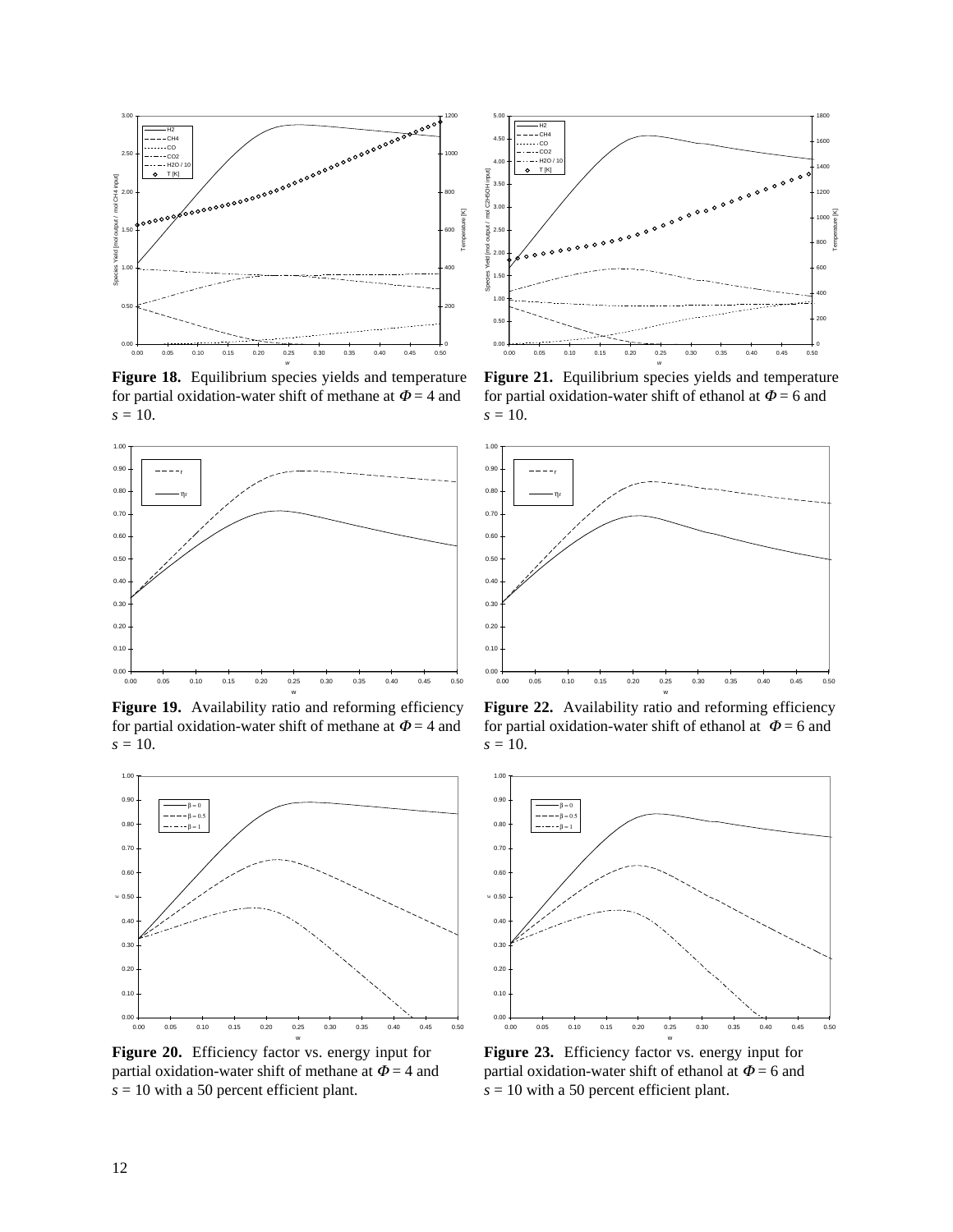For comparison with the above results for methane, the partial oxidation-water shift calculations were performed with ethanol as the fuel molecule. For ethanol, stoichiometric partial oxidation occurs at  $\Phi$  = 6.0; the input mixture composition was chosen with  $\Phi = 6$  and  $s = 10$ , to correspond most closely to the methane results. The maximum possible hydrogen yield from this input mixture is 5 moles of hydrogen per mole of ethanol.

As can be seen from Figures 21-23, the behavior of ethanol is very similar to that of methane, and the resulting efficiency factors are almost identical.

Based on the above calculations, we may draw some conclusions about the application of these reforming reactions to integrated reformer-fuel cell systems. Firstly, pyrolysis is a poor choice for integrated reforming, due to its low efficiencies and high energy requirements. Steam reforming is also not a good choice for integrated systems; although it is an extremely efficient process at high enough energy input levels, the energy requirements are too high to allow efficient operation in combination with the fuel cell. Partial oxidation and partial oxidation-water shift have similar efficiencies in integrated systems; any decision between these two would need to take into account other factors, such as desired ranges of *w* and β or CO tolerance of the fuel cell.

### **Conclusions**

Perhaps the most important point of this analysis is that it is possible to discuss fuel processors in terms of energy efficiency that can be applied to a wide variety of different systems, including catalytic, thermal, and electrical processes. While the integrated reformer-plant efficiency is by no means the only important characteristic of such a system, it can be very helpful in narrowing the field of choices for a particular application, or for comparing very dissimilar technologies in a consistent, quantitative way, and may serve as a starting point to which other, often related, issues such as power density, response times, environmental impacts and cost may be added.

As illustrated via the partial oxidation comparisons, it can be advantageous, from an overall efficiency standpoint, to use some of the plant output work to provide energy to the fuel processor, even if in principle all of the energy requirements of reforming could be met by combustion of additional fuel. One way to rationalize this non-intuitive effect is to consider that the combustion of extra fuel adds to the mass of the reacting mixture that must be heated in order to achieve adequate reaction temperatures. The optimum configuration for a given application is likely to involve supplying reforming energy from a combination of chemical energy and plant work, rather than solely one or the other. For each of the processes discussed above, with reforming work supplied from the plant, there is a particular value of the energy input to the fuel processor that maximizes the efficiency of the overall system, due to the competing effects of adding energy to the reformed fuel and decreasing the net work output of the reformer-plant system.